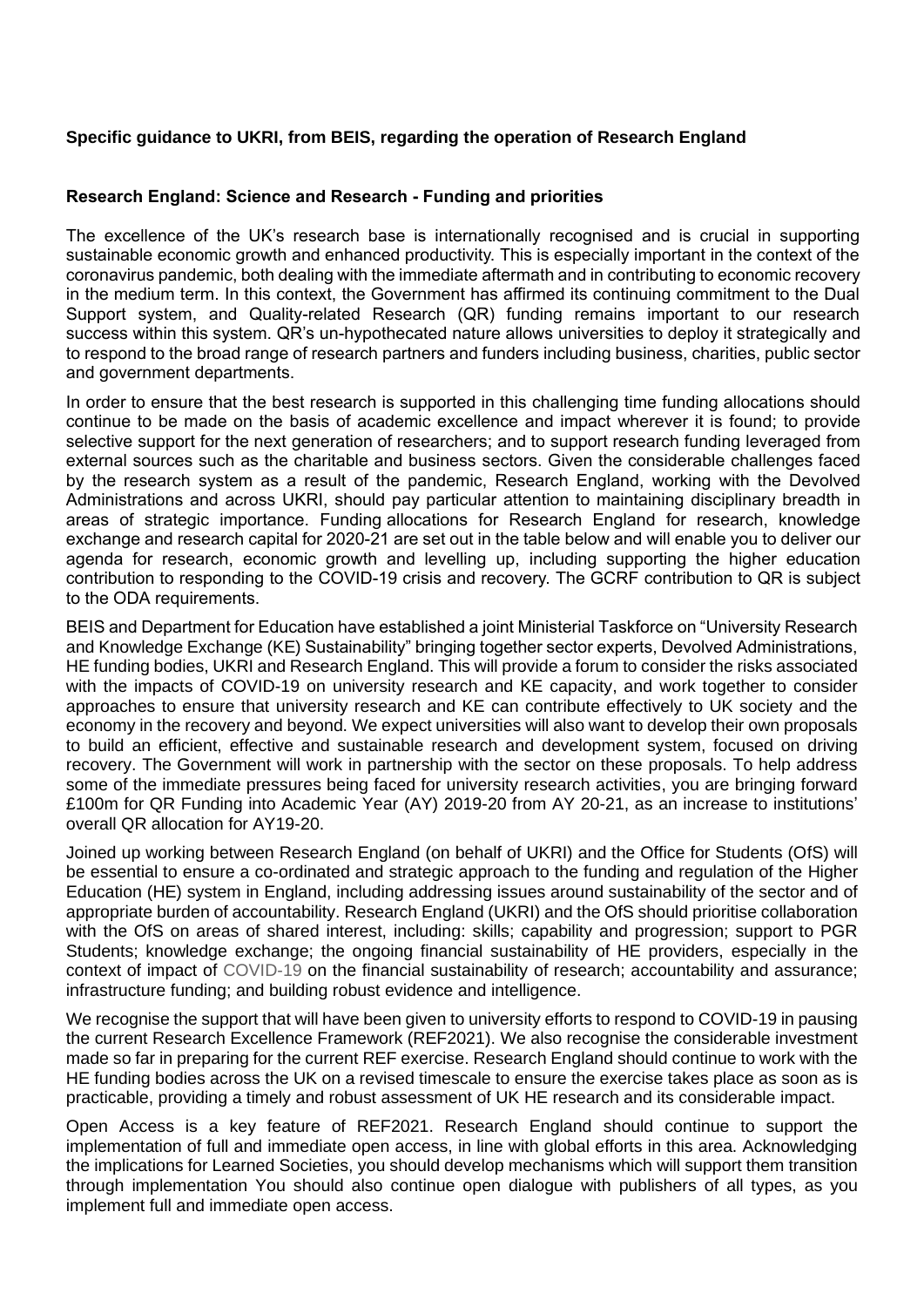Research England should continue make allocations to universities from the Global Challenges Research Fund (GCRF) in such a way that they are encouraged to develop research directions which support cutting edge research that addresses the challenges of economic development and wellbeing faced by developing countries as listed on the OECD DAC list of eligible countries. This has opened up new ways in which universities can support these countries.

Budget 2020 announced £80m funding in recognition of the "excellence and global reach" of our leading research specialist institutions over the next five years. You should develop an allocation approach, engaging with the OfS, which supports research excellence and capabilities within these specialist institutions, to help ensure their continued contribution to the economy and society.

## **Research Commercialisation and Collaboration with Business**

The research base has a critical role in supporting our economy and future prosperity, highlighted further by the important contributions that universities are making during crisis and will make through the recovery. Effective university collaboration with industry and the application of research has always provided a notable competitive advantage for the UK, and most recently a means to secure safety and security of our people and communities.

The UK Research Partnership Investment Fund (UKRPIF) has proved highly effective in developing collaborative research programmes at scale between universities and the private sector. You should continue to monitor effective delivery and leverage of committed private co-investment (at least £2 for every £1 from the £900m allocated through to 2021). You should give special attention to projects where capital developments progress have been unavoidably delayed or university partners have been significantly disrupted by COVID-19, assessing financial impact and reporting back to the Department.

We have confirmed a long term commitment to Higher Education Innovation Funding (HEIF), which will reach £250m a year by 2020. HEIF should support delivery of the key foundations of the Industrial Strategy, around "Ideas", "People" and their role in supporting "Place", and complement investments made through other Councils in UKRI. The OfS will be responsible for the teaching and student elements of HEIF via the £47m Teaching Grant contribution to HEIF. Research England should work with the OfS to support their evaluation of the teaching and student elements of HEIF and ensure joint agreement of the approach to allocating and accounting for HEIF funding, reflecting the teaching elements of knowledge exchange (KE) and continuing to develop the important student benefits dimension to KE.

We welcome the full review of HEIF which you are launching, in consultation with the OfS, which aims to put the Knowledge Exchange Framework (KEF) at the heart of your approach, and includes a fundamental review of the HEIF allocation methodology. We would like you to continue to pursue a robust outcomebased funding approach demonstrating value for money, balancing predictability in funding with more regular rewards for dynamism, and having due regard to burden.

Ministers have welcomed progress with developing the KEF, bringing together a comparable range of measures of effective collaboration and knowledge exchange to assess how well universities in England are doing at fostering knowledge exchange and research commercialisation. It is important that you proceed to publish and evaluate the first KEF by the end of this year, and proceed to develop long-term plans for the KEF, including how it will form the basis of a radically reformed HEIF allocation method. Alongside the HEBCI review being conducted by HESA, the evidence collected in KEF narratives on "local growth" and "public and community engagement" may be particularly valuable to ensure any future method addresses all the important aspects to the contribution of universities to COVID-19 crisis and recovery, such as place and civic contributions. This should complement implementation of the sector led KE Concordat led by Professor Trevor McMillan, working with UUK and GuildHE. We welcome the cross UK working of the HE sector with the HE funding bodies in implementation of the KE Concordat, addressing important good practice issues, such as in handling Intellectual Property, as well as seeking ways to embed the Concordat in funding and overall to minimise burden for universities through streamlined accountability.

The "Connecting Capability Fund" (CCF) has made great strides in supporting universities across England to collaborate together to pool their capability, ideas and resources and scale their collective offer, making it easier for business and investors to access opportunities. You should set in motion the development of a second round of CCF, particularly focussed on allowing critical extensions to first round projects that will play a key role in recovery and levelling up.